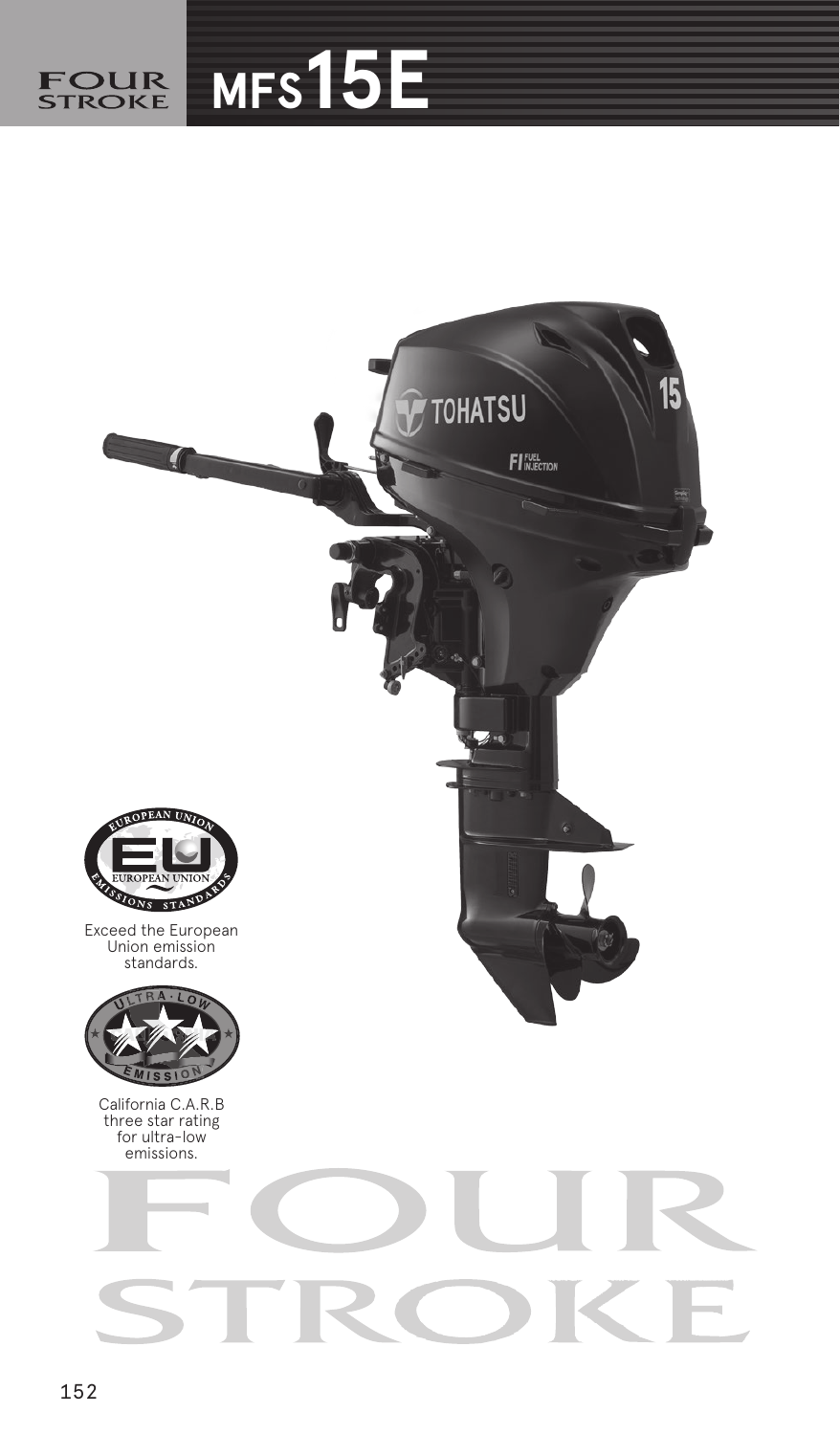## **Specifications**

| Type                             |                  | Four Stroke Fuel Injection                                                |
|----------------------------------|------------------|---------------------------------------------------------------------------|
| Maximum output                   | kW (PS)          | 11.0(15)                                                                  |
| <b>Maximum operating range</b>   | r/min            | 5400-6100                                                                 |
| Fuel consumption at W.O.T        | L/Hr<br>(gal/Hr) | 5.3(1.40)                                                                 |
| Number of cylinder               |                  | $\overline{\phantom{a}}$                                                  |
| <b>Bore x Stroke</b>             | $mm$ (in)        | 61x57 (2.40x2.24)                                                         |
| Displacement                     | mL (Cu in)       | 333 (20.3)                                                                |
| <b>Engine lubrication system</b> |                  | Trochoid pump                                                             |
| <b>Starting system</b>           |                  | Manual or Electric starter                                                |
| Spark plug                       |                  | <b>NGK DCPR6E</b>                                                         |
| Ignition timing                  |                  | Electronically advanced                                                   |
| <b>Alternator output</b>         |                  | 12V 144W 12A                                                              |
| Engine oil                       |                  | Tohatsu 4 Stroke Engine Oil or API<br>Standard (SH, SJ, SL) SAE 10W-30/40 |
| <b>Engine oil capacity</b>       | L(qt)            | 1.2 (1.27) w/Filter change                                                |
| Fuel tank capacity               | L (gal)          | 12(3.17)                                                                  |
| Speed control                    |                  | Twist grip type or Remote control                                         |
| <b>Gear reduction ratio</b>      |                  | 2.15(13:28)                                                               |
| <b>Emission Compliance</b>       |                  | EU & EPA & CARB 3-Star                                                    |

Specifications and descriptions are subject to change without notice.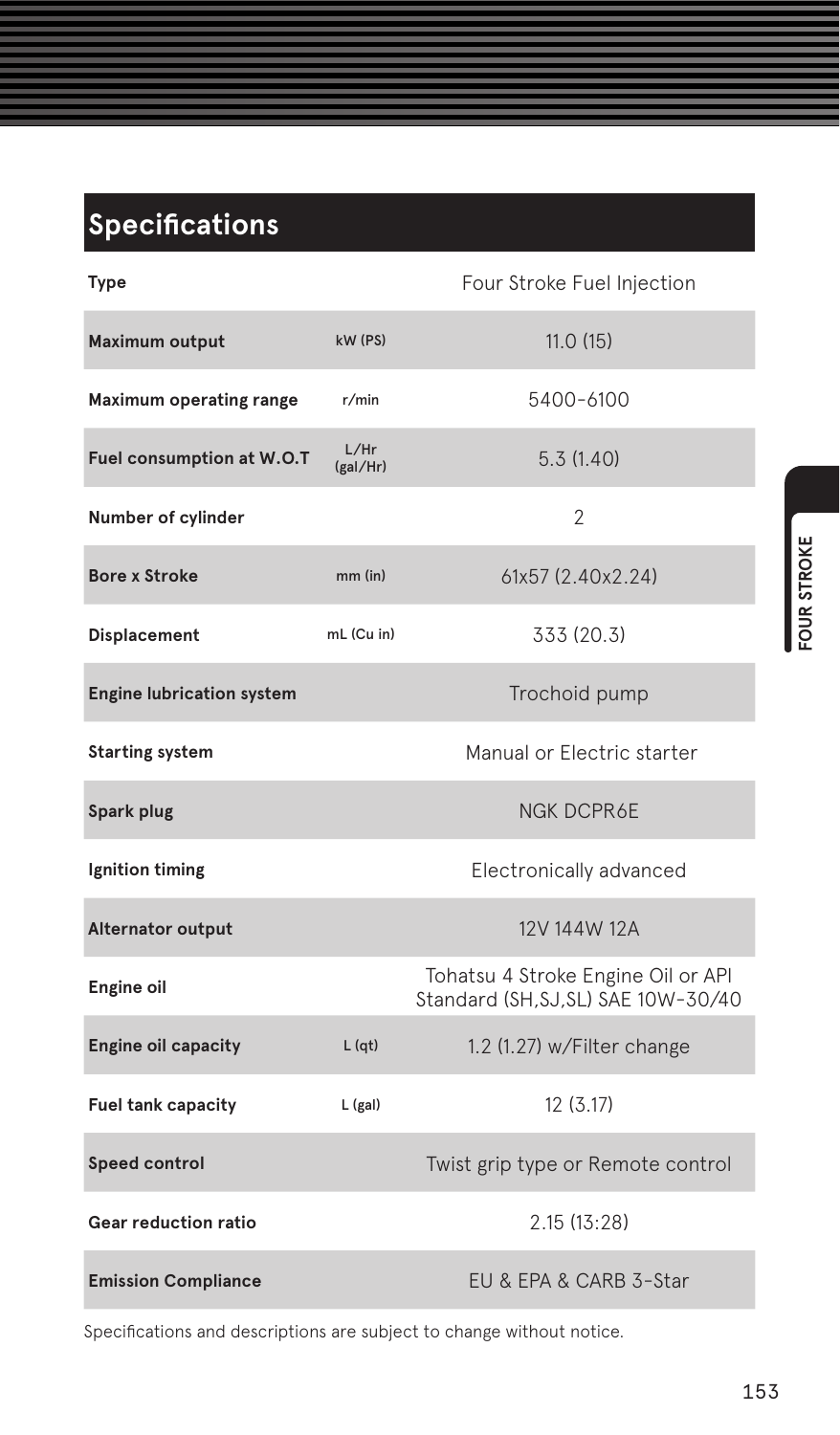## **Dimensions**



| Dry Weight        |            |             |             |             | (kg/1bs) |
|-------------------|------------|-------------|-------------|-------------|----------|
| Model             | <b>MF</b>  | EF          | EP          | <b>EPT</b>  |          |
| Transom S:        | 43.0(94.8) | 47.0(103.6) | 46.0(101.4) | 51.5(113.5) |          |
| Transom L:        | 44.0(97.0) | 48.0(105.8) | 47.0(103.6) | 52.5(115.7) |          |
| <b>Dimensions</b> |            |             |             |             | (mm/in)  |
| Model             | A          |             | в           | c           |          |
| Transom S:        | 1116(43.9) |             | 405(15.9)   | 722(28.4)   |          |
| Transom L:        | 1258(49.5) |             | 552(21.7)   | 859(33.8)   |          |